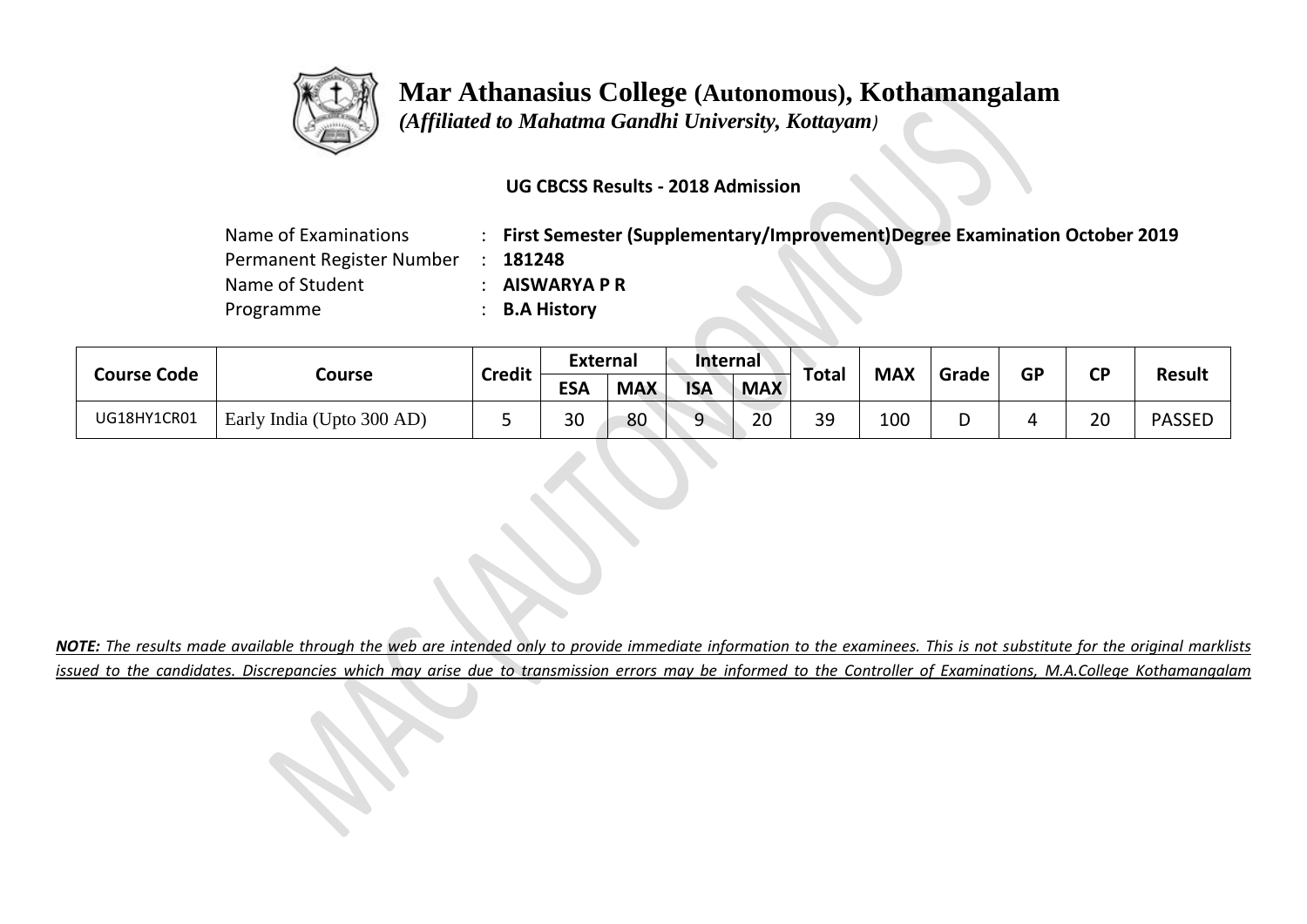

 *(Affiliated to Mahatma Gandhi University, Kottayam)*

### **UG CBCSS Results - 2018 Admission**

| Name of Examinations      | First Semester (Supplementary/Improvement)Degree Examination October 2019 |
|---------------------------|---------------------------------------------------------------------------|
| Permanent Register Number | 181252                                                                    |
| Name of Student           | <b>DHANNYA E T</b>                                                        |
| Programme                 | : B.A History                                                             |

| <b>Course Code</b> |                        | <b>Credit</b> | <b>External</b> |            | <b>Internal</b> |            | <b>Total</b> | <b>MAX</b> | Grade  | <b>GP</b> | СP | Result        |
|--------------------|------------------------|---------------|-----------------|------------|-----------------|------------|--------------|------------|--------|-----------|----|---------------|
|                    | Course                 |               | <b>ESA</b>      | <b>MAX</b> | <b>ISA</b>      | <b>MAX</b> |              |            |        |           |    |               |
| UG18EN1CC01        | Fine-Tune Your English |               | 28              | 80         | 10              | 20         | 38           | 100        | ∽<br>י |           | 16 | <b>PASSED</b> |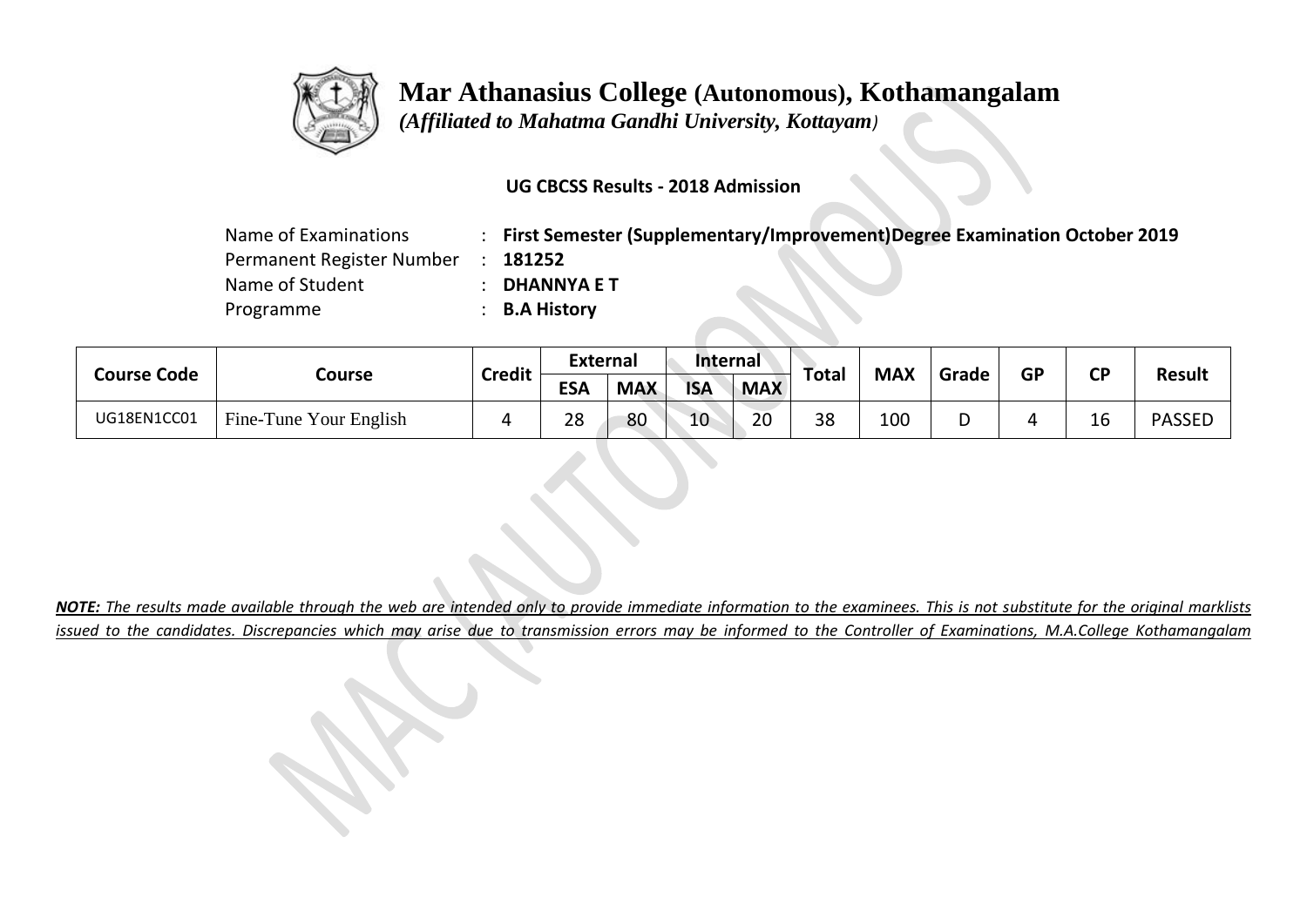

 *(Affiliated to Mahatma Gandhi University, Kottayam)*

### **UG CBCSS Results - 2018 Admission**

| Name of Examinations      | First Semester (Supplementary/Improvement)Degree Examination October 2019 |
|---------------------------|---------------------------------------------------------------------------|
| Permanent Register Number | 181253                                                                    |
| Name of Student           | <b>INSHAD K I</b>                                                         |
| Programme                 | <b>B.A History</b>                                                        |

|                    |                         | <b>Credit</b> |            | <b>External</b> |            | Internal   | <b>Total</b>             | <b>MAX</b> | Grade | <b>GP</b> | <b>CP</b>                | <b>Result</b> |
|--------------------|-------------------------|---------------|------------|-----------------|------------|------------|--------------------------|------------|-------|-----------|--------------------------|---------------|
| <b>Course Code</b> | <b>Course</b>           |               | <b>ESA</b> | <b>MAX</b>      | <b>ISA</b> | <b>MAX</b> |                          |            |       |           |                          |               |
| UG18EN1CC01        | Fine-Tune Your English  | 4             | 28         | 80              |            | 20         | 35                       | 100        | D     |           | 16                       | <b>PASSED</b> |
| UG18EN1CC02        | Pearls From The Deep    |               | 10         | 80              | 9          | 20         | $\overline{\phantom{0}}$ | 100        |       |           | $\overline{\phantom{0}}$ | <b>FAILED</b> |
| UG18HN1CC01        | Prose and One Act Plays | 4             | 33         | 80              |            | 20         | 40                       | 100        | D     |           | 16                       | <b>PASSED</b> |
| UG18EC1CM01        | Principles Of Economics | $\mathbf{A}$  | 26         | 80              |            | 20         | $\overline{\phantom{0}}$ | 100        |       |           | $\overline{\phantom{0}}$ | <b>FAILED</b> |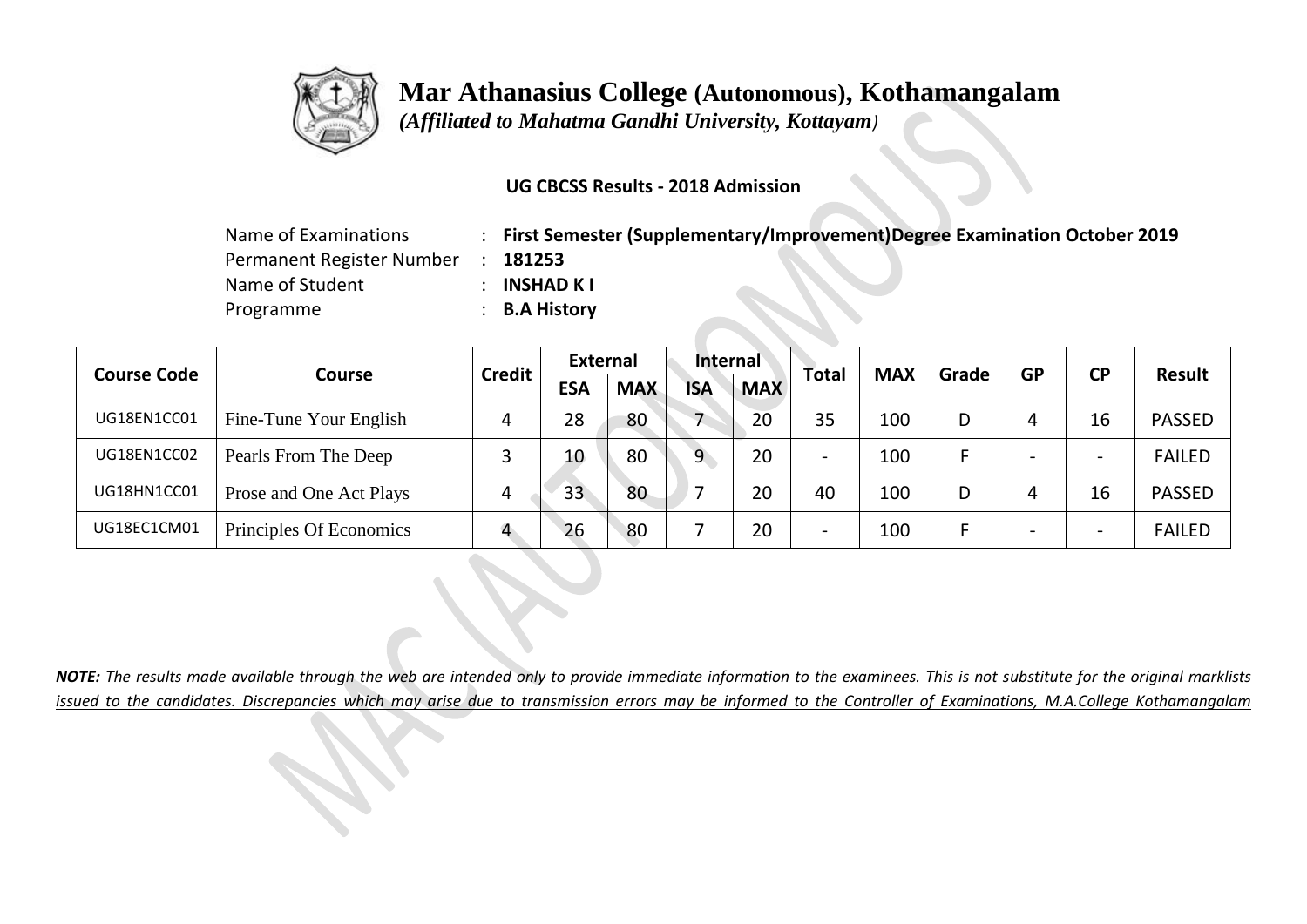

 *(Affiliated to Mahatma Gandhi University, Kottayam)*

### **UG CBCSS Results - 2018 Admission**

| Name of Examinations      | First Semester (Supplementary/Improvement)Degree Examination October 2019 |
|---------------------------|---------------------------------------------------------------------------|
| Permanent Register Number | 181266                                                                    |
| Name of Student           | ALIAS SAJI                                                                |
| Programme                 | <b>B.A History</b>                                                        |

| <b>Course Code</b> | Course                  | Credit | <b>External</b> |            | <b>Internal</b> |            |                          | <b>MAX</b> | Grade | <b>GP</b> | <b>CP</b>                | <b>Result</b> |
|--------------------|-------------------------|--------|-----------------|------------|-----------------|------------|--------------------------|------------|-------|-----------|--------------------------|---------------|
|                    |                         |        | <b>ESA</b>      | <b>MAX</b> | <b>ISA</b>      | <b>MAX</b> | Total                    |            |       |           |                          |               |
| UG18EN1CC02        | Pearls From The Deep    |        | 12              | 80         | 8               | 20         |                          | 100        |       |           | $\overline{\phantom{0}}$ | <b>FAILED</b> |
| UG18EC1CM01        | Principles Of Economics |        | 15              | 80         | 9               | 20         | $\overline{\phantom{0}}$ | 100        |       |           | $\overline{\phantom{0}}$ | <b>FAILED</b> |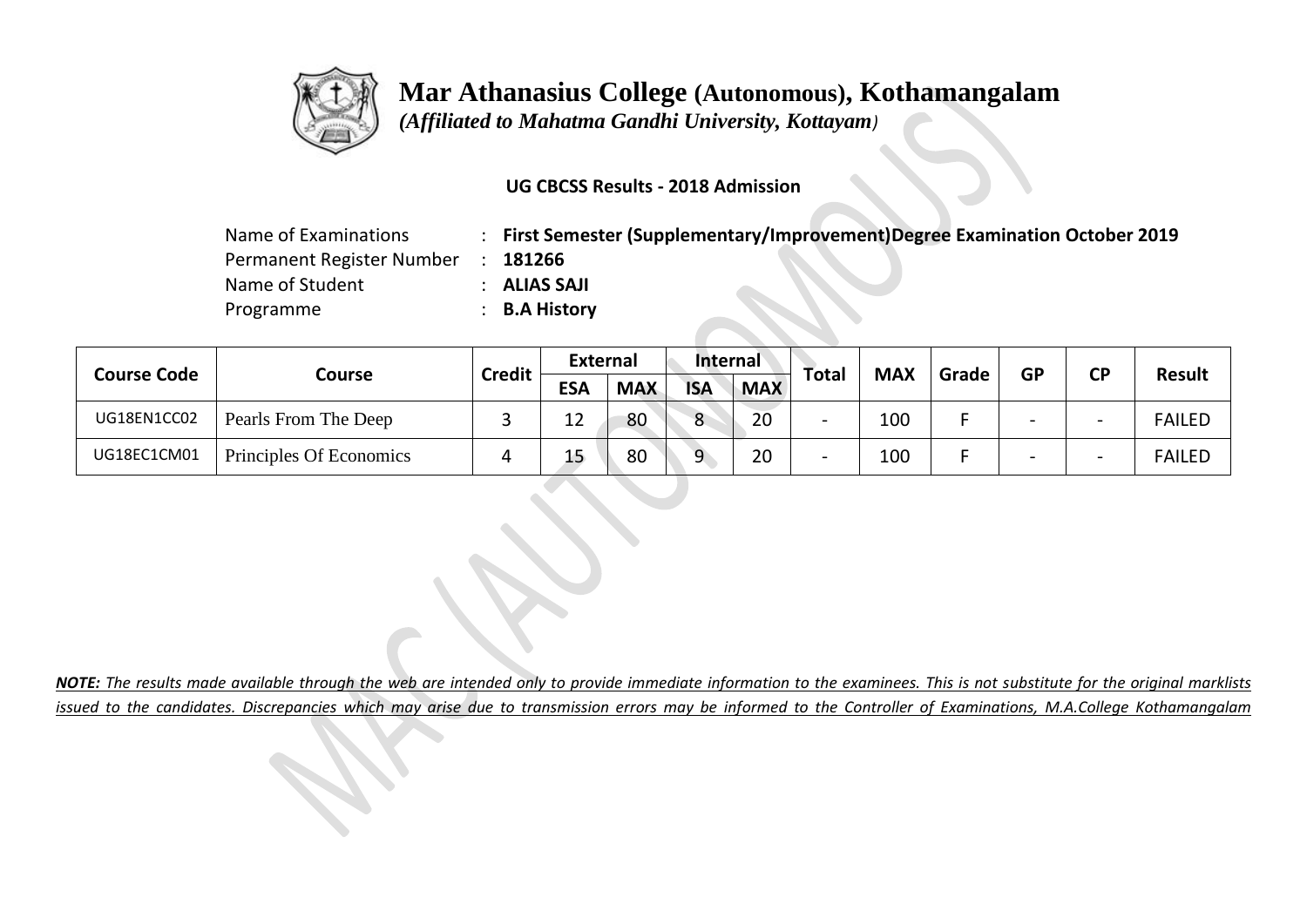

 *(Affiliated to Mahatma Gandhi University, Kottayam)*

### **UG CBCSS Results - 2018 Admission**

| Name of Examinations      | First Semester (Supplementary/Improvement)Degree Examination October 2019 |
|---------------------------|---------------------------------------------------------------------------|
| Permanent Register Number | 181270                                                                    |
| Name of Student           | <b>ARUN KUMAR K</b>                                                       |
| Programme                 | <b>B.A History</b>                                                        |

|                    |                         | <b>Credit</b> | <b>External</b> |            | <b>Internal</b> |            |       | <b>MAX</b> | Grade | <b>GP</b> | <b>CP</b>                | <b>Result</b> |
|--------------------|-------------------------|---------------|-----------------|------------|-----------------|------------|-------|------------|-------|-----------|--------------------------|---------------|
| <b>Course Code</b> | Course                  |               | <b>ESA</b>      | <b>MAX</b> | <b>ISA</b>      | <b>MAX</b> | Total |            |       |           |                          |               |
| UG18EC1CM01        | Principles Of Economics |               | 1 ገ<br>ᅩ        | 80         | Q               | 20         |       | 100        |       |           | $\overline{\phantom{0}}$ | <b>FAILED</b> |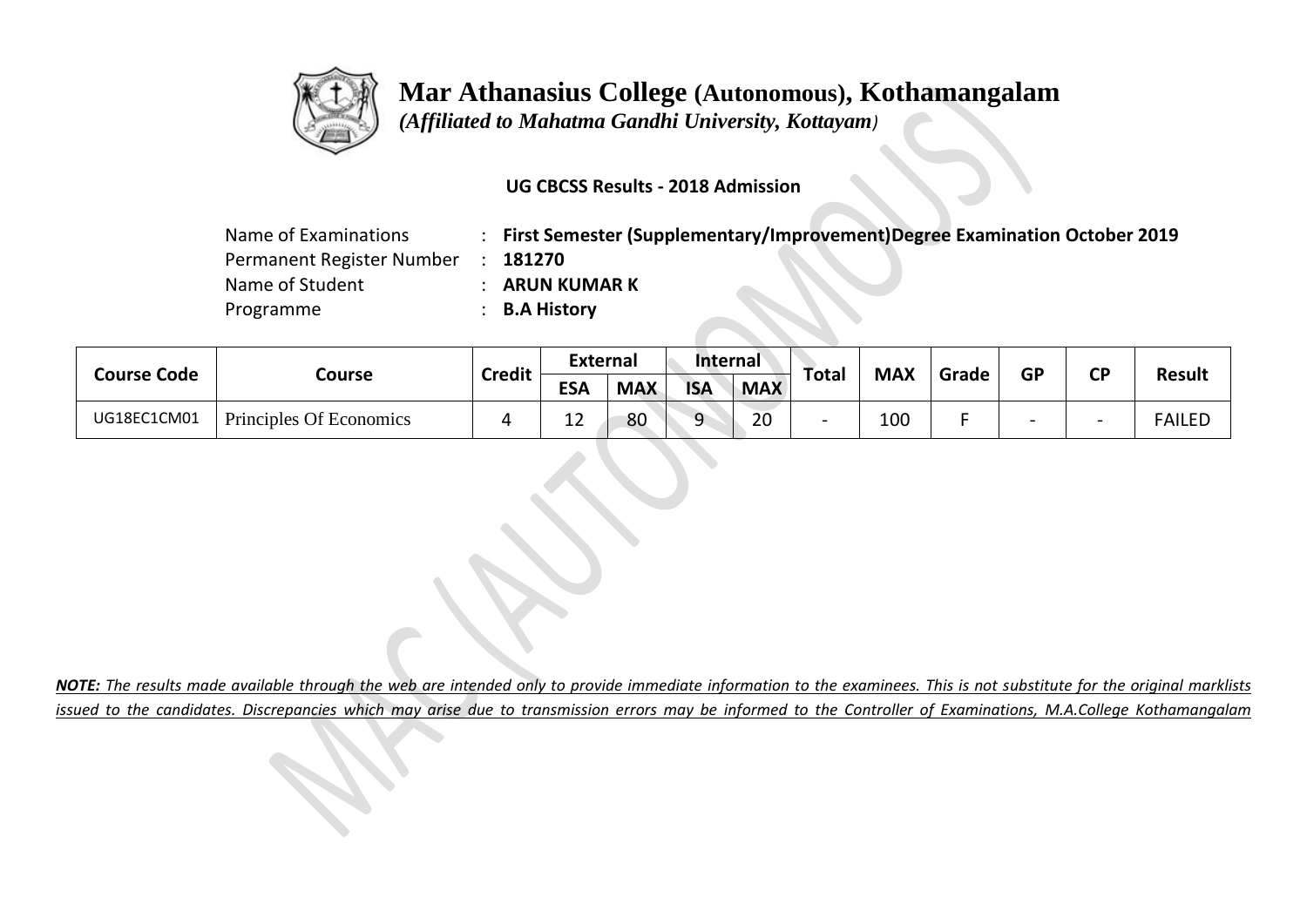

 *(Affiliated to Mahatma Gandhi University, Kottayam)*

### **UG CBCSS Results - 2018 Admission**

| Name of Examinations      | <b>First Semester (Supplementary/Improvement)Degree Examination October 2019</b> |
|---------------------------|----------------------------------------------------------------------------------|
| Permanent Register Number | 181271                                                                           |
| Name of Student           | <b>ASWATHY P D</b>                                                               |
| Programme                 | <b>B.A History</b>                                                               |

|                    |                        | <b>Credit</b> | <b>External</b> |            | <b>Internal</b> |            |       | <b>MAX</b> | Grade | <b>GP</b> | <b>CP</b> |               |
|--------------------|------------------------|---------------|-----------------|------------|-----------------|------------|-------|------------|-------|-----------|-----------|---------------|
| <b>Course Code</b> | Course                 |               | <b>ESA</b>      | <b>MAX</b> | <b>ISA</b>      | <b>MAX</b> | Total |            |       |           |           | <b>Result</b> |
| UG18EN1CC01        | Fine-Tune Your English |               | 24              | 80         | 14              | 20         | 38    | 100        | D     | 4         | 16        | <b>PASSED</b> |
| UG18EN1CC02        | Pearls From The Deep   |               | 39              | 80         | 13              | 20         | 52    | 100        | ╰     |           | 15        | <b>PASSED</b> |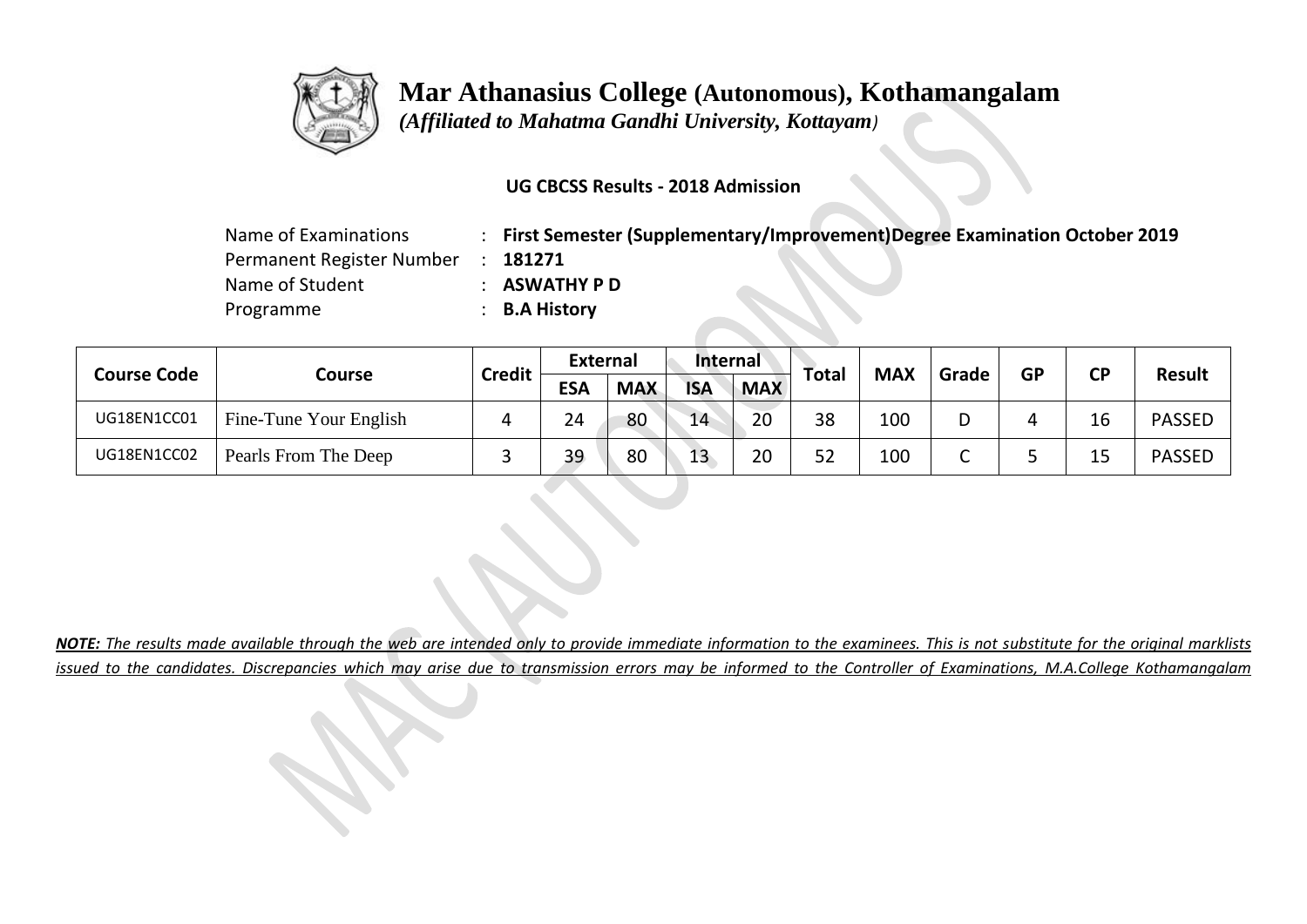

 *(Affiliated to Mahatma Gandhi University, Kottayam)*

### **UG CBCSS Results - 2018 Admission**

| Name of Examinations      | : First Semester (Supplementary/Improvement)Degree Examination October 2019 |
|---------------------------|-----------------------------------------------------------------------------|
| Permanent Register Number | 181273                                                                      |
| Name of Student           | <b>GREESHMA THANKAPPAN</b>                                                  |
| Programme                 | : B.A History                                                               |

| <b>Course Code</b> |                      | <b>Credit</b> | <b>External</b> |            | <b>Internal</b> |            |       | <b>MAX</b> | Grade  | <b>GP</b> | СP                | Result        |
|--------------------|----------------------|---------------|-----------------|------------|-----------------|------------|-------|------------|--------|-----------|-------------------|---------------|
|                    | Course               |               | <b>ESA</b>      | <b>MAX</b> | <b>ISA</b>      | <b>MAX</b> | Total |            |        |           |                   |               |
| UG18EN1CC02        | Pearls From The Deep |               | 30              | 80         | 11              | 20         | 41    | 100        | ∽<br>י |           | $1^{\circ}$<br>ᅩᄼ | <b>PASSED</b> |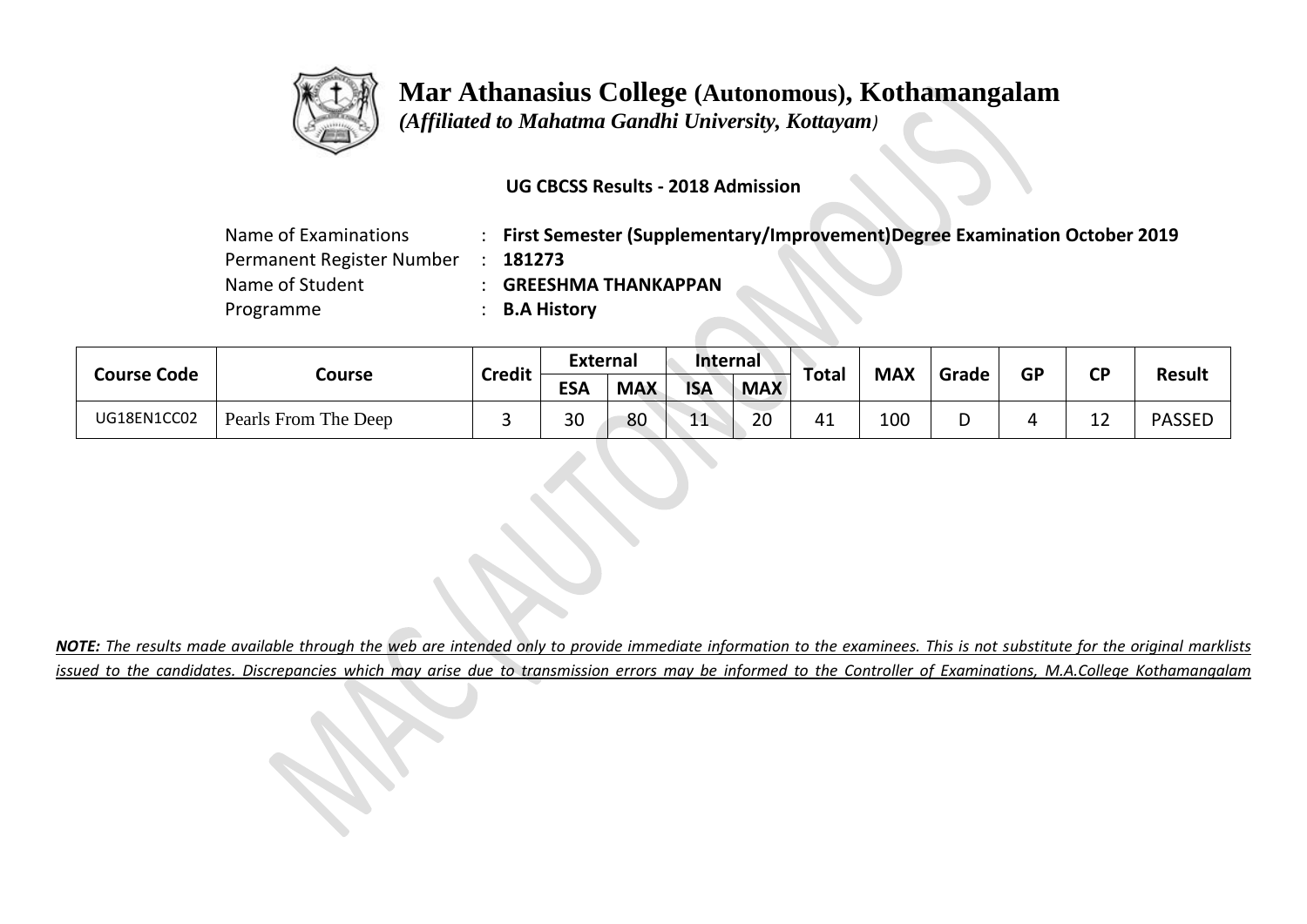

 *(Affiliated to Mahatma Gandhi University, Kottayam)*

### **UG CBCSS Results - 2018 Admission**

| Name of Examinations      | <b>First Semester (Supplementary/Improvement)Degree Examination October 2019</b> |
|---------------------------|----------------------------------------------------------------------------------|
| Permanent Register Number | 181274                                                                           |
| Name of Student           | <b>JUNAIDHAPP</b>                                                                |
| Programme                 | : B.A History                                                                    |

|                    |                      | <b>Credit</b> | <b>External</b> |            | <b>Internal</b> |            |       | <b>MAX</b> | Grade | <b>GP</b> | <b>CP</b> | <b>Result</b> |
|--------------------|----------------------|---------------|-----------------|------------|-----------------|------------|-------|------------|-------|-----------|-----------|---------------|
| <b>Course Code</b> | Course               |               | <b>ESA</b>      | <b>MAX</b> | <b>ISA</b>      | <b>MAX</b> | Total |            |       |           |           |               |
| UG18EN1CC02        | Pearls From The Deep |               | 34              | 80         | 15              | 20         | 49    | 100        |       |           | 15        | <b>PASSED</b> |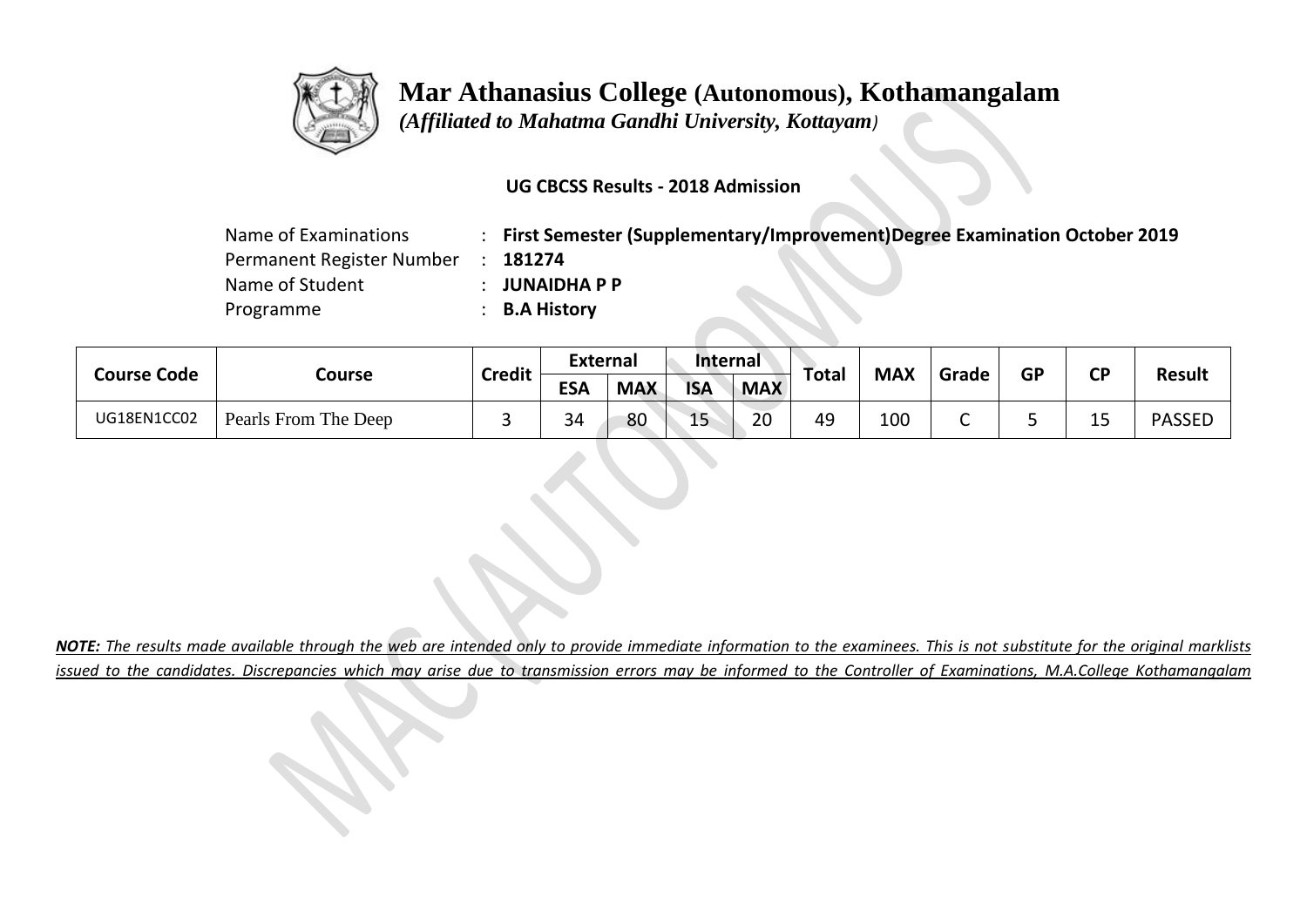

 *(Affiliated to Mahatma Gandhi University, Kottayam)*

### **UG CBCSS Results - 2018 Admission**

| Name of Examinations      | <b>First Semester (Supplementary/Improvement)Degree Examination October 2019</b> |
|---------------------------|----------------------------------------------------------------------------------|
| Permanent Register Number | 181275                                                                           |
| Name of Student           | KAVYA SASI                                                                       |
| Programme                 | <b>B.A History</b>                                                               |

| <b>Course Code</b> |                        | <b>Credit</b> | <b>External</b> |            | <b>Internal</b> |            |       | <b>MAX</b> | Grade | <b>GP</b> | <b>CP</b> | <b>Result</b> |
|--------------------|------------------------|---------------|-----------------|------------|-----------------|------------|-------|------------|-------|-----------|-----------|---------------|
|                    | Course                 |               | <b>ESA</b>      | <b>MAX</b> | <b>ISA</b>      | <b>MAX</b> | Total |            |       |           |           |               |
| UG18EN1CC01        | Fine-Tune Your English |               | 25              | 80         | 15 <sub>1</sub> | 20         | 40    | 100        | D     |           | 16        | <b>PASSED</b> |
| UG18EN1CC02        | Pearls From The Deep   |               | 35              | 80         | 14              | 20         | 49    | 100        |       |           | 15        | <b>PASSED</b> |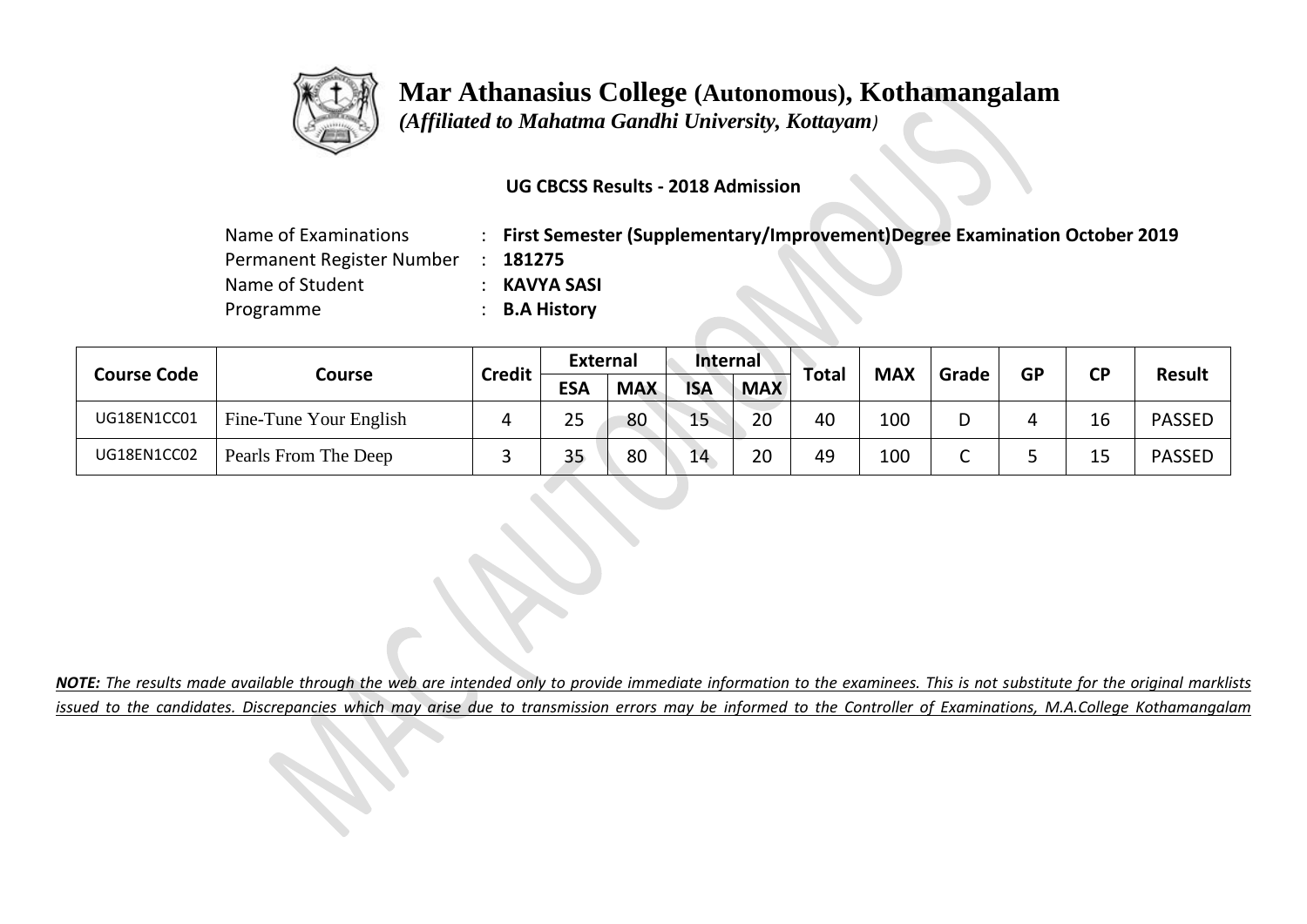

 *(Affiliated to Mahatma Gandhi University, Kottayam)*

### **UG CBCSS Results - 2018 Admission**

| Name of Examinations      | First Semester (Supplementary/Improvement)Degree Examination October 2019 |
|---------------------------|---------------------------------------------------------------------------|
| Permanent Register Number | 181277                                                                    |
| Name of Student           | <b>MALU J</b>                                                             |
| Programme                 | <b>B.A History</b>                                                        |

| <b>Course Code</b> | Course                 | Credit | <b>External</b> |            | <b>Internal</b> |            |                          | <b>MAX</b> | Grade | <b>GP</b> | <b>CP</b>                | <b>Result</b> |
|--------------------|------------------------|--------|-----------------|------------|-----------------|------------|--------------------------|------------|-------|-----------|--------------------------|---------------|
|                    |                        |        | <b>ESA</b>      | <b>MAX</b> | <b>ISA</b>      | <b>MAX</b> | Total                    |            |       |           |                          |               |
| UG18EN1CC01        | Fine-Tune Your English |        | 21              | 80         | 15              | 20         | $\overline{\phantom{0}}$ | 100        |       |           | $\overline{\phantom{0}}$ | <b>FAILED</b> |
| UG18EN1CC02        | Pearls From The Deep   |        | 35              | 80         | 14              | 20         | 49                       | 100        | ∼     |           | 15                       | <b>PASSED</b> |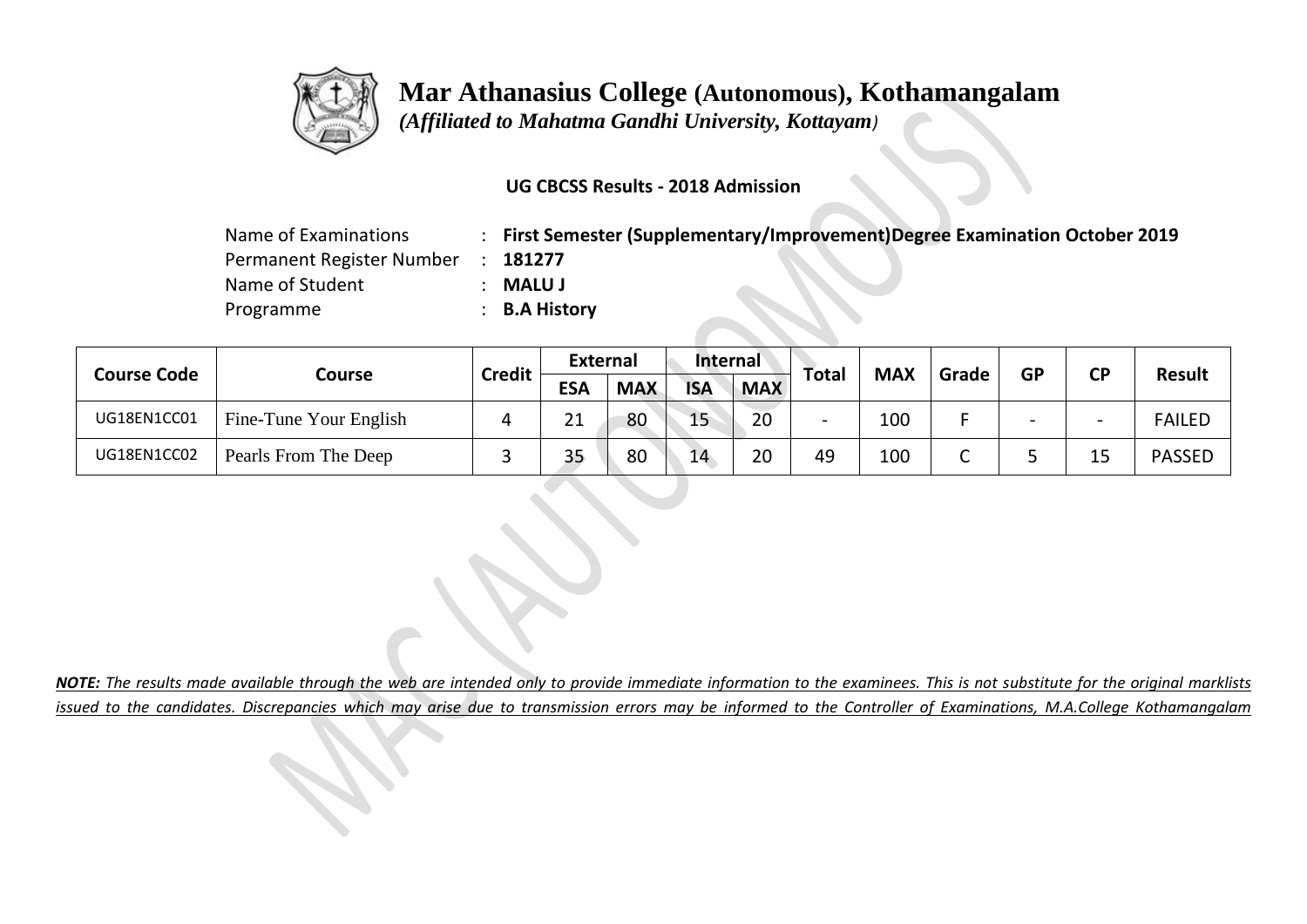

 *(Affiliated to Mahatma Gandhi University, Kottayam)*

### **UG CBCSS Results - 2018 Admission**

| Name of Examinations      | First Semester (Supplementary/Improvement)Degree Examination October 2019 |
|---------------------------|---------------------------------------------------------------------------|
| Permanent Register Number | 181278                                                                    |
| Name of Student           | <b>MUHAMMED ASLAM</b>                                                     |
| Programme                 | <b>B.A History</b>                                                        |

|                    |                         |               | <b>External</b> |            | <b>Internal</b> |            | Total                    | <b>MAX</b> | Grade |           |                          |               |
|--------------------|-------------------------|---------------|-----------------|------------|-----------------|------------|--------------------------|------------|-------|-----------|--------------------------|---------------|
| <b>Course Code</b> | <b>Course</b>           | <b>Credit</b> | <b>ESA</b>      | <b>MAX</b> | <b>ISA</b>      | <b>MAX</b> |                          |            |       | <b>GP</b> | <b>CP</b>                | <b>Result</b> |
| UG18EN1CC01        | Fine-Tune Your English  |               | 13              | 80         | 14              | 20         | $\overline{\phantom{0}}$ | 100        |       |           | $\overline{\phantom{0}}$ | <b>FAILED</b> |
| UG18EN1CC02        | Pearls From The Deep    |               | Ab              | 80         | 12              | 20         | $\overline{\phantom{0}}$ | 100        |       |           | $\overline{\phantom{0}}$ | <b>FAILED</b> |
| UG18EC1CM01        | Principles Of Economics |               | 9               | 80         | 12              | 20         | $\overline{\phantom{0}}$ | 100        |       |           | $\overline{\phantom{0}}$ | <b>FAILED</b> |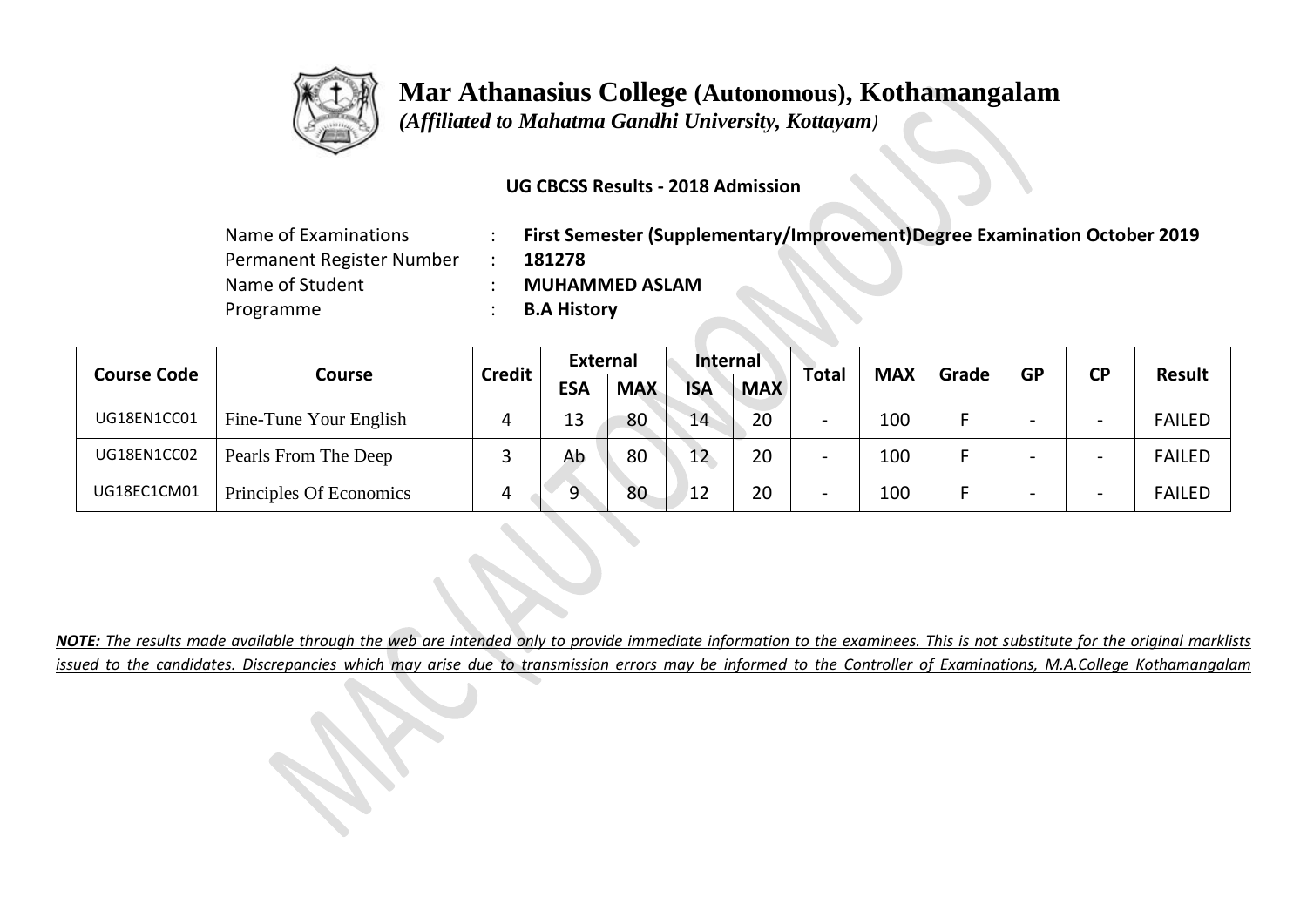

 *(Affiliated to Mahatma Gandhi University, Kottayam)*

### **UG CBCSS Results - 2018 Admission**

| Name of Examinations      | <b>First Semester (Supplementary/Improvement)Degree Examination October 2019</b> |
|---------------------------|----------------------------------------------------------------------------------|
| Permanent Register Number | 181284                                                                           |
| Name of Student           | <b>SREEGANESH G</b>                                                              |
| Programme                 | <b>B.A History</b>                                                               |

| <b>Course Code</b> |                         | <b>Credit</b> | <b>External</b> |            | <b>Internal</b> |            |       | <b>MAX</b> | Grade | <b>GP</b> | <b>CD</b> |               |
|--------------------|-------------------------|---------------|-----------------|------------|-----------------|------------|-------|------------|-------|-----------|-----------|---------------|
|                    | Course                  |               | <b>ESA</b>      | <b>MAX</b> | <b>ISA</b>      | <b>MAX</b> | Total |            |       |           |           | <b>Result</b> |
| UG18EC1CM01        | Principles Of Economics |               | 44              | 80         | 12<br>∸∸        | 20         | 56    | 100        | ◡     |           | 24        | <b>PASSED</b> |